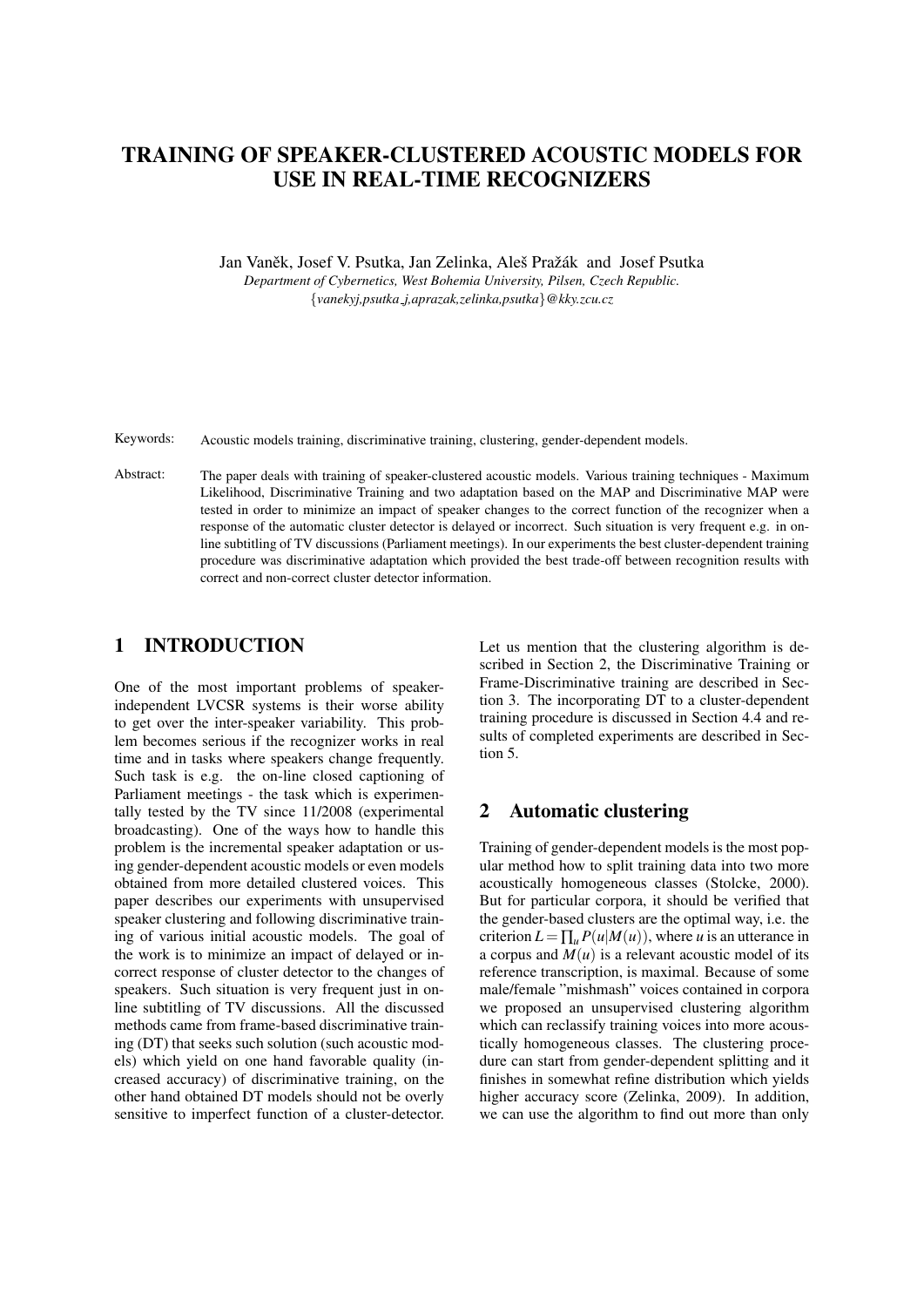two acoustically homogeneous clusters. Thereafter, two ways of clustering procedure are possible. The first approach is just to split randomly initial training data into *n* clusters and run the algorithm. The second way is to prepare clusters hierarchically. It means to split data via the algorithm into two clusters and after that to continue in the same way with the both subclusters. The number of final clusters can naturally be the power of two only. This way produces more size-balanced clusters and it does not need as much computation time as the first direct way. But the final clusters do not need to be so compact.

#### 2.1 Algorithm description

The algorithm is based on similar criterion like the main training algorithm – maximize likelihood *L* of the training data with reference transcription and models. The result of the algorithm is a set of trained acoustic models and a set of lists where all utterances are assigned to exactly one cluster. Number of clusters (classes) *n* has to be set in advance and for gender-dependent modeling or for hierarchical splitting is naturally  $n = 2$ . The process is modification of the Expectation-Maximization (EM) algorithm. The unmodified EM algorithm is applied for estimation of acoustic model parameters. The clustering algorithm goes as follows:

- 1. Random splitting of training utterances into *n* clusters. The clusters should have similar size. In case of two initial classes there is reasonable to start the algorithm from gender-based clusters.
- 2. Train (retrain) acoustic models for all clusters.
- 3. Posterior probability density *P*(*u*|*M*) of each utterance *u* with its reference transcription is computed for all models *M* (so-called forcedalignment).
- 4. Each utterance is assorted to the cluster with the maximal evaluation  $P(u|M)$  computed in the previous step:

$$
M_{t+1}(u) = \arg\max_{M} P(u|M). \tag{1}
$$

5. If clusters changed than go back to step 2. Otherwise the algorithm is terminated.

Optimality of results of the clustering algorithm is not guaranteed. Besides, the algorithm depends on initial clustering. Furthermore, even convergence of the algorithm is not guaranteed, because there can be a few utterances which are reassigned all the time. Therefore, it is suitable to apply a little threshold as a final stopping condition or to use fixed number of iterations. Thus, if we would like to verify that

the gender-dependent splitting is "optimal" so we use this male/female distribution as initial and start algorithm. The intention is to complete the algorithm with more refined clusters, in which "masculine" female and "feminine" male voices and also errors in manual male/female annotations will be reclassified. This should improve a performance of the recognizer.

#### 3 Discriminative Training

Discriminative training (DT) was developed in a recent decade and provides better recognition results than classical training based on Maximum Likelihood criterion (ML) (Povey, 2003; McDermott, 2006). In principle, ML based training is a machine learning method from positive examples only. DT on the contrary uses both positive and negative examples in learning and can be based on various objective functions, e.g. Maximum Mutual Information (MMI) (Bahl at al., 1986), Minimum Classification Error (MCE) (McDermott, 2006), Minimum Word/Phone Error (MWE/MPE) (Povey, 2003). Most of them require generation of lattices or manyhypotheses recognition run with appropriate language model. The lattices generation is highly time consuming. Furthermore, these methods require good correspondence between training and testing dictionary and language model. If the correspondence is weak, e.g. there are many words which are only in the test dictionary then the results of these methods are not good. In this case, we can employ Frame-Discriminative training, which is independent on a used dictionary and language model (Kapadia, 1998). In addition, this approach is much faster. In lattice based method with the MMI objective function the training algorithm seeks to maximize the posterior probability of the correct utterance given the used models (Bahl at al., 1986):

$$
\mathcal{F}_{MMI}(\lambda) = \sum_{r=1}^{R} \log \frac{P_{\lambda}(O_r|s_r)^{\kappa} P(s_r)^{\kappa}}{\sum_{S} P_{\lambda}(O_r|s)^{\kappa} P(s)^{\kappa}},
$$
 (2)

where  $\lambda$  represents the acoustic model parameters,  $O_r$ is the training utterance feature set,  $s_r$  is the correct transcription for the *r*'th utterance, κ is the acoustic scale which is used to amply confusions and herewith increases the test-set performance.  $P(s)$  is a language model part. Optimization of the MMI objective function uses Extended Baum-Welch update equations and it requires two sets of statistics. The first set, corresponding to the numerator (num) of the equation (2), is the correct transcription. The second one corresponds to the denominator (den) and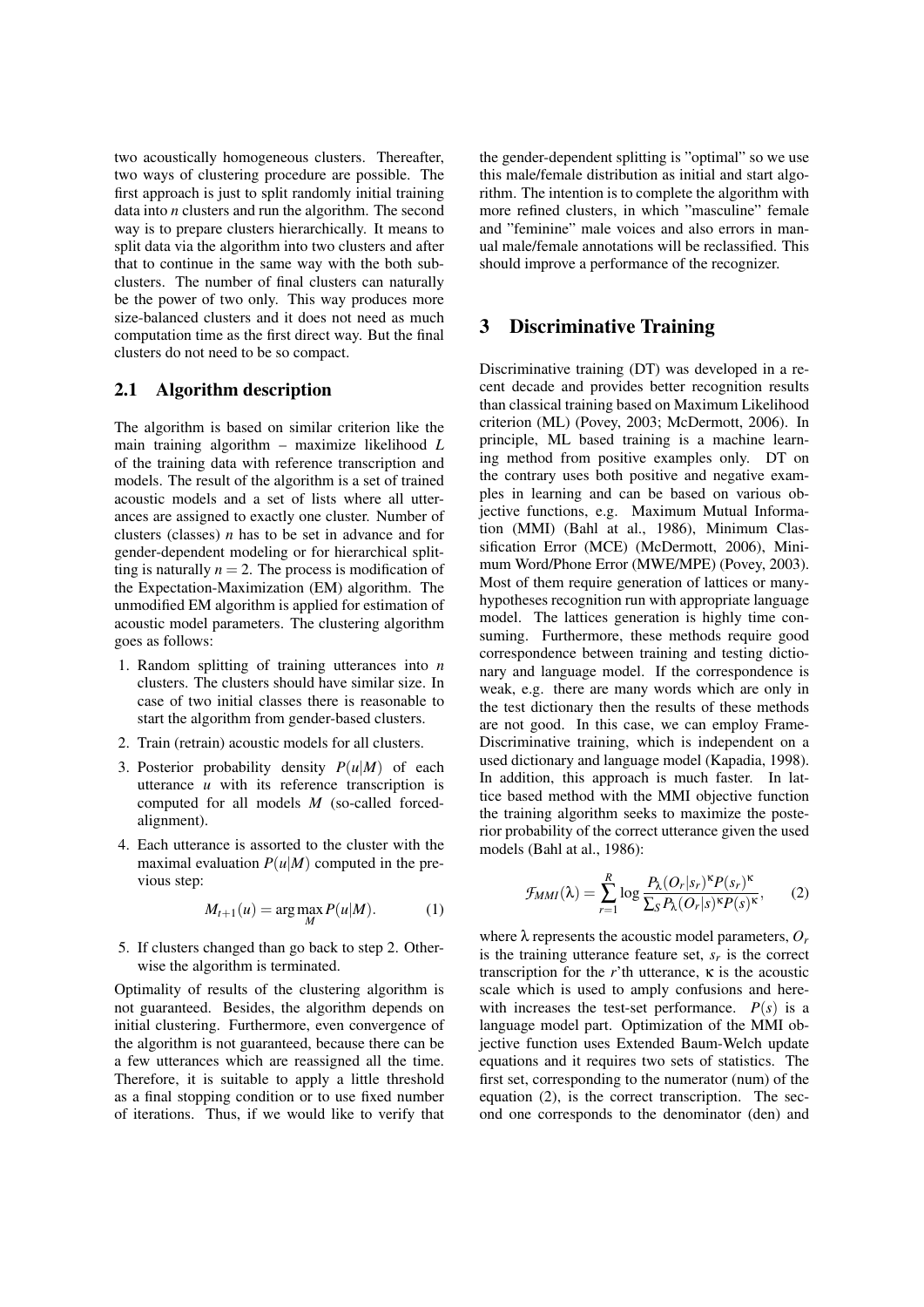it is a recognition/lattice model containing all possible words. An accumulation of statistics is done by forward-backward algorithm on reference transcriptions (numerator) as well as generated lattices (denominator). The Gaussian means and variances are updated as follows (Kapadia, 1998):

$$
\hat{\mu}_{jm} = \frac{\Theta_{jm}^{num}(O) - \Theta_{jm}^{den}(O) + D_{jm}\mu'_{jm}}{\gamma_{jm}^{num} - \gamma_{jm}^{den} + D_{jm}} \tag{3}
$$

$$
\hat{\sigma}_{jm}^{2} = \frac{\Theta_{jm}^{num}(O^{2}) - \Theta_{jm}^{den}(O^{2}) + D_{jm}(\sigma_{jm}^{2} + \mu_{jm}^{2})}{\gamma_{jm}^{num} - \gamma_{jm}^{den} + D_{jm}}
$$
\n(4)

where *j* and *m* are the HMM-state and Gaussian index, respectively,  $\gamma_{im}$  is the accumulated occupancy of the Gaussian,  $\Theta_{jm}(O)$  and  $\Theta_{jm}(O^2)$  are a posteriori probability weighted by the first and the second order accumulated statistics, respectively. The Gaussianspecific stabilization constants  $D_{jm}$  are set to maximum of (i) double of the smallest value which ensures positive estimated variances, and (ii) value  $E\gamma_{jm}^{den}$ , where constant *E* determines the stability/learningrate and it is a compromise between stability and number of iteration which is needed for well-trained models (Povey at al., 2001). In Frame-Discriminative case, the denominator lattices generation and its forward-backward processing is not needed. The denominator posterior probability is calculated from a set of all states in HMM. This very general denominator model leads to good generalization to test data. Furthermore, statistics of only few major Gaussians are needed to be updated and its probability has to be exactly calculated in each time. It can tend to very time-efficient algorithm (Povey at al., 1999). Optimization of the model parameters uses the same two equations (3) and (4), the computation of  $\Theta_{jm}^{den}(O)$  and  $\gamma_{jm}^{den}$  is modified only. In case that only limited data are available, maximum a posteriori probability method (MAP) (Gauvain at al., 1994) can be used even for discriminative training (Povey at al., 2003). It works in the same manner as the standard MAP, only the input HMM has to be discriminatively trained with the same objective function. For discriminative adaptation it is strongly recommended to use I-smoothing method to boost stability of new estimates (Povey at al., 2002).

### 4 EXPERIMENTS DESCRIPTION

#### 4.1 Train data and Acoustic processing

The corpus for training of the acoustic models contains 100 hours of parliament speech records. All data were manually annotated. The digitization of an analogue signal is provided at 44.1 kHz sample rate and 16-bit resolution format. The aim of the front-end processor is to convert continuous speech into a sequence of feature vectors. Several tests were performed in order to determine the best parameterization settings of the acoustic data (see (Psutka, 2001) for methodology). The best recognition results were achieved using PLP parameterization (Hermansky, 1990) with 27 filters and 12 PLP cepstral coefficients with both delta and delta-delta sub-features (see (Psutka, 2007) for details). Therefore one feature vector contains 36 coefficients. Feature vectors are computed each 10 milliseconds (100 frames per second).

#### 4.2 Acoustic model

The individual basic speech unit in all our experiments was represented by a three-state HMM with a continuous output probability density function assigned to each state. As the number of triphones is too large, phonetic decision trees were used to tie states of triphones. Several experiments were performed to determine the best recognition results according to the number of clustered states and also to the number of mixtures. In all presented experiments, we used 8 mixtures of multivariate Gaussians for each of 5385 states. The baseline acoustic model was speaker and gender independent (there were no additional information about speaker available).

#### 4.3 Training data clustering

The whole training corpus was split into several (two or more) acoustically homogeneous classes via algorithm introduced in the Subsection 2. In all cases the initial splitting was achieved randomly due to no additional speaker/sentence information available. The whole set of sentences (46k) was split into four classes in two different ways. Firstly, we used hierarchical division method. It means that we divided the training set into two classes (2*Cl*) and than each class was split again into another two classes (finally we had four clusters 4*ClHi*). Secondly, we split the whole training set into four classes directly (4*ClDi*). All splittings were done using algorithm presented above. Examples of shifts between clusters (sentences, which were moved from the one cluster to another) for hierarchical division can be seen in Table 1.

Where  $Cl(x)_{i-1} \rightarrow Cl(x)_{i}$  means no-shift between cluster *x* and  $Cl(x)_{i-1} \rightarrow Cl(y)_{i}$  means shift between cluster *x* to any other cluster  $y (y \neq x)$  in two following iteration steps (*i*−1,*i*)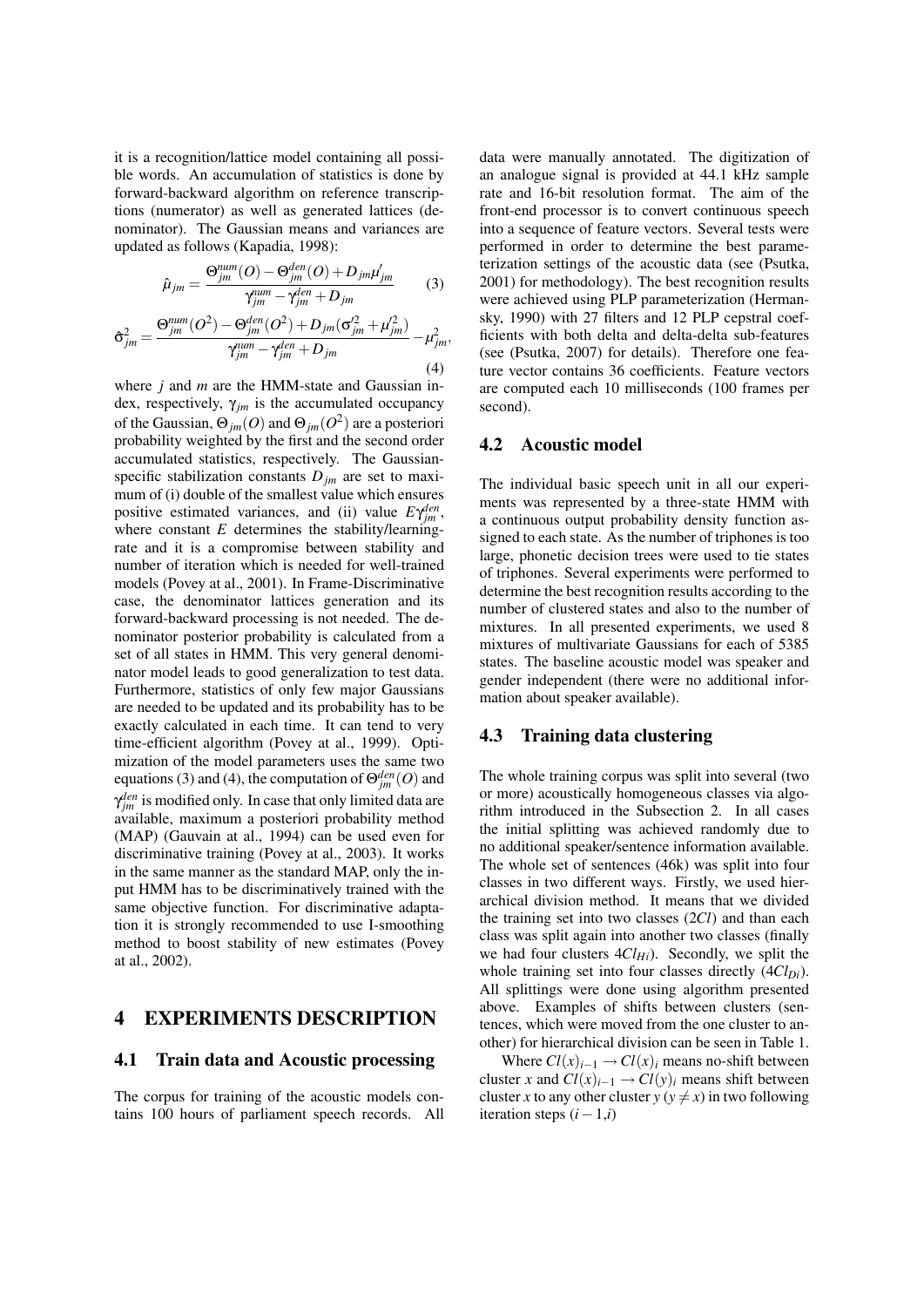Table 1: Example of the shift between clusters

| Step | number of sentences $\lceil \% \rceil$ |                          |
|------|----------------------------------------|--------------------------|
| (i)  | $\rightarrow Cl(x)$<br>$(x)_{i-1}$     | $\overline{Cl}(x)_{i-1}$ |
|      | 83.26                                  | 16.73                    |
| 2    | 87.30                                  | 12.70                    |
| 3    | 92.05                                  | 7.95                     |
|      | 97.10                                  | 2.90                     |
| 5    | 98.44                                  | 1.56                     |
|      | 98.81                                  | 1.18                     |
|      | 99.29                                  | 0.71                     |
| Q    | 99.32                                  | 0.67                     |

## 4.4 Discriminative training of clustered models

Our next attention was to explore a suitable way of a discriminative training procedure for clustered acoustic models. This procedure should hold favorable characteristics of DT models on one hand, but on the other hand developed acoustic models should not be overly sensitive to imperfect function of a clusterdetector, e.g. a negative impact of wrong-selected acoustic model. Such situation could happen for instance in real-time recognition tasks in case that the reaction of the cluster-detector to a change of speaker is not immediate and/or the detector evaluates the change incorrectly. We performed a set of experiments in which an impact of speaker-independent and speaker-clustered acoustic models both in combination with maximum likelihood and frame-based discriminative training were tested. In case when only single acoustic model is trained, the situation is simple. The model is trained from all data under ML approach or some DT objective function. Nevertheless some parameters could be tuned, for example a number of tied-states and a number of Gaussians per state. In DT case, the number of tuned parameters is higher but it is still an optimization task. In our experiments corresponding models are marked as *SC* (Single Cluster), precisely *SC ML* and *SC DT* for ML and DT, respectively. The DT model was developed from *SC* via two discriminative training iterations. The *E* constant was set to one. Furthermore, the I-smoothing was applied and smoothing constant τ<sup>*I*</sup> was set to 100. If the training data are split into more than one cluster, the situation is a bit complicated because of more training strategies that we have in our disposal. Naturally the same training procedure can be used for each part of data. This would be concluded by a set of independent models. For a real application such approach is not a good option because final models have different topology which is generated during a tied-states clustering procedure and therefore obtained models cannot be simply switched/replaced in the recognizer. The better strategy is to split the training procedure just after state clustering. In our experiments such model sets are marked with suffix *ML* and *DT* for ML and DT, respectively. Secondly, the ML or DT adaptation can be applied. In our experiments the adaptation starts from *SC ML* or *SC DT* and two iterations were done via MAP or DT-MAP with parameter  $\tau$  equal to 25. Two models developed by these techniques are marked with suffix *MLAdapt* and *DTAdapt*.

#### 4.5 Tests description

The test set consists of 100 minutes of speech from 10 male and 10 female speakers (5 minutes from each) which were not included in training data. In all recognition experiments a language model based on zerograms was applied in order to judge better a quality of developed acoustic models. In all experiments the perplexity of the task was 3828, there were no OOV words.

### 5 RESULTS

In all our experiments the recognition accuracy was evaluated. Obtained results are shown in Table 2, where *SC ML* and *SC DT* were trained from the whole training data via Maximum Likelihood and Discriminative Training, respectively. In the second part of Table two recognition results for each training procedure and clustering method are shown. The *best* recognition result was found for each utterance across appropriate acoustic models (the same level of clustering and the same training procedure). The *worst* result was found by analogical way. The difference between corresponding results illustrates the drop of recognition accuracy when the cluster-detector fails. As was described in Section 4.3, 2*Cl* is an acoustic model with two clusters.  $4Cl<sub>Hi</sub>$  and  $4Cl<sub>Di</sub>$  are the four-clusters acoustic models which were obtained by hierarchical and direct clustering, respectively. We achieved a significant gain in terms of recognition accuracy for all cluster-dependent acoustic models against standard (single-cluster) acoustic models (*SC ML* and *SC DT*). The two-clusters acoustic models gave only slightly better results than single-cluster models. But in the four-clusters case the achieved improvement is significant. The comparison between the hierarchical  $(4Cl<sub>Hi</sub>)$  and direct  $(4Cl<sub>Di</sub>)$  clustering method showed that the direct method gave clusters whose corresponding acoustic models yield bet-